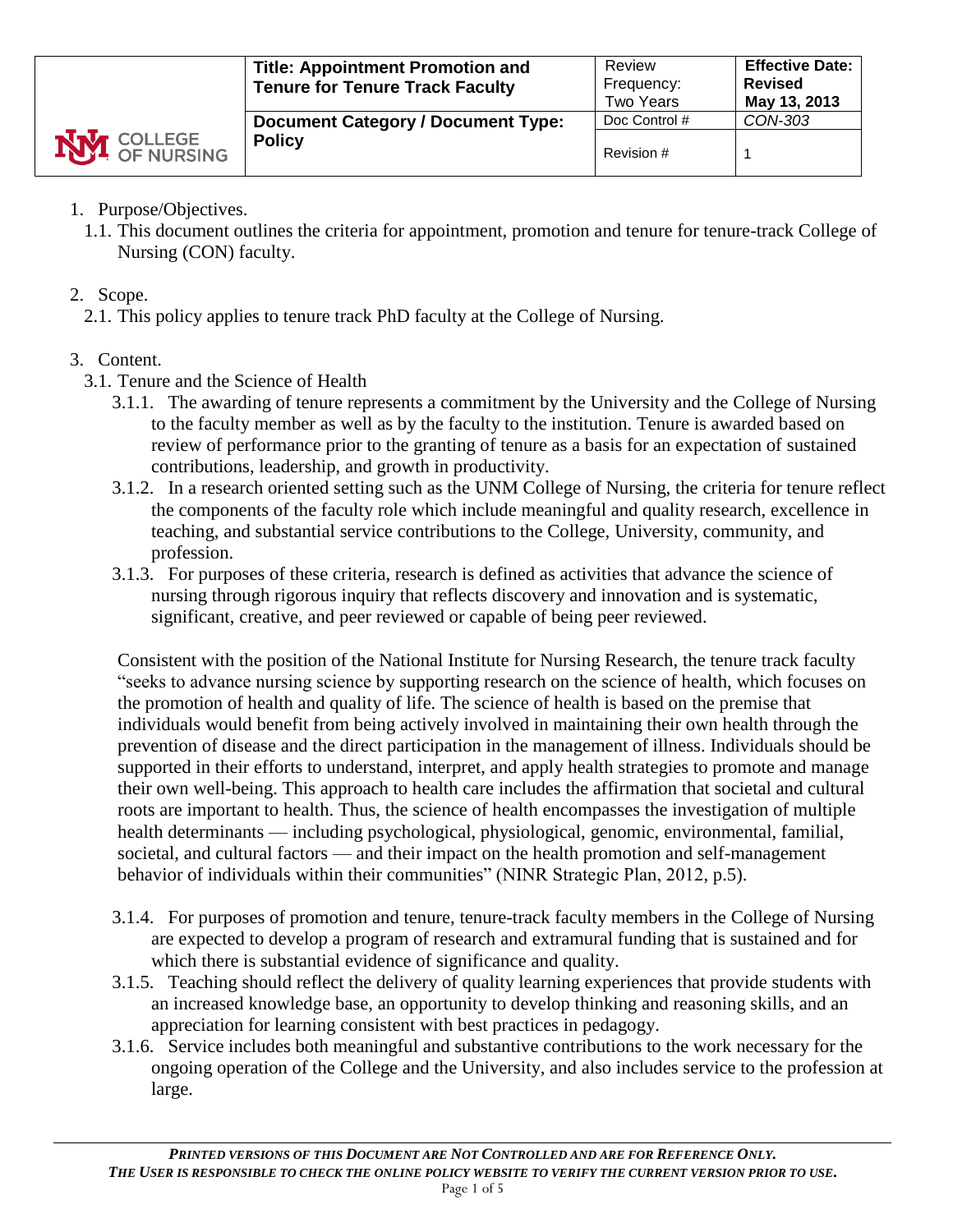- 3.1.7. The active engagement of faculty in ongoing governance and operations of the College and the University are essential to their daily and long range functions.
- 3.1.8. Based on a record of significant quality in the areas of research, teaching, and service, a tenure track faculty member can be awarded tenure with the expectation that there will be continued contributions to the work of the College and the advancement of the discipline

## 4. Responsibilities.

| <b>RESPONSIBILITIES</b>     |                                                                                 |  |
|-----------------------------|---------------------------------------------------------------------------------|--|
| <b>Position/Title/Group</b> | <b>Requirements/Expectations/Duties</b>                                         |  |
| <b>CON Faculty Affairs</b>  | Responsible for assuring adherence to this policy and reviewing and approving   |  |
| Committee, Office of        | promotion based on recommendation from Faculty Affairs Committee and            |  |
| <b>Academic Affairs</b>     | review of performance prior to the granting of tenure as a basis for an         |  |
|                             | expectation of sustained contributions, leadership, and growth in productivity. |  |
|                             | The Dean will work with Human Resources to update faculty contracts in          |  |
|                             | accordance with this document.                                                  |  |

## 5. Records Applicability/Retention

5.1. "Documentation related to this policy will be maintained in accordance with UNM Administrative Policies and Procedures, UAPPM Policy 6020, and applicable requirements of the New Mexico Public Records Act, N.M.S.A § 14-3-1 et. seq."

## 6. External Reference(s).

6.1. NINR Strategic Plan 2016,<https://www.ninr.nih.gov/aboutninr/ninr-mission-and-strategic-plan>

## 7. Internal Reference(s).

7.1. UNM UAPPM Policy 6020: <https://policy.unm.edu/university-policies/6000/6020.html>

8. Definitions.

8.1.

9. Key Words.

10. Attachments.

10.1. Criteria for Appointment, Promotion and Tenure on the Tenure Track

11. Approval Authority.

| <b>Item</b>   | <b>Contact</b><br>Date                                                        |           | <b>Approval</b>       |  |
|---------------|-------------------------------------------------------------------------------|-----------|-----------------------|--|
| Owner         | <b>CON Faculty</b>                                                            | 6/17/13   | v                     |  |
|               | <b>CON</b> Administration                                                     |           | $[Y \text{ or } N/A]$ |  |
|               | Other: Click here to enter text.                                              |           | $[Y \text{ or } N/A]$ |  |
| Consultant(s) | CON Senior Faculty, CON Tenured Faculty, or<br>CON Leadership Team/Department |           | $[Y \text{ or } N/A]$ |  |
| Commitee(s)   | <b>CON Faculty Affairs Committee</b>                                          | 5/13/2013 |                       |  |
|               | <b>Staff Council</b>                                                          |           | $[Y \text{ or } N/A]$ |  |
|               | Other:                                                                        |           | $[Y \text{ or } N/A]$ |  |

<sup>9.1.</sup> Tenure, Appointment, Promotion, faculty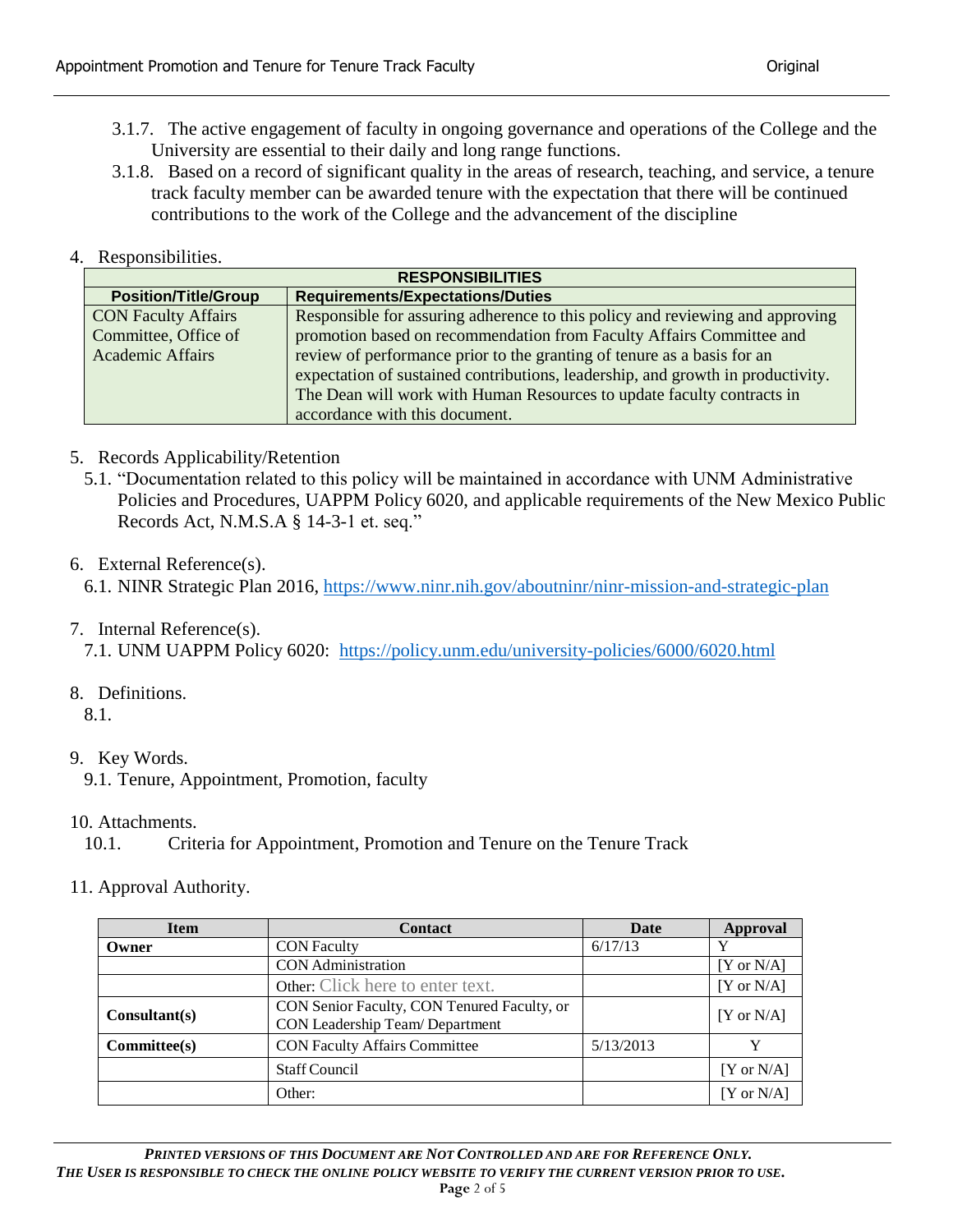| Legal (if applicable)        |                                             |                             | $[Y \text{ or } N/A]$ |
|------------------------------|---------------------------------------------|-----------------------------|-----------------------|
| <b>Official Approver</b>     | Nancy Ridenour, Dean, College of Nursing    |                             | $[Y$ or $N/A$ ]       |
| <b>Official Signature</b>    |                                             | Click here to enter a date. |                       |
| $2nd$ Approver (Optional)    | President <i>pro tempore</i> of CON Faculty | Click here to enter a date. |                       |
| <b>Signature</b>             |                                             | Click here to enter a date. |                       |
| <b>CON Faculty Approval:</b> |                                             | Click here to enter a date. |                       |
| <b>Effective Date:</b>       |                                             | Click here to enter a date. |                       |
| <b>Origination Date:</b>     | Click here to enter a date.                 |                             |                       |
| <b>Issue Date:</b>           |                                             | Click here to enter a date. |                       |
|                              |                                             |                             |                       |

### 12. Document History.

| <b>HISTORY LOG</b>                                                                                                                                                                                    |                      |                                                                                    |                                                                                                                           |                                                   |
|-------------------------------------------------------------------------------------------------------------------------------------------------------------------------------------------------------|----------------------|------------------------------------------------------------------------------------|---------------------------------------------------------------------------------------------------------------------------|---------------------------------------------------|
| Date and Date Type:<br>(Specify: Origination,<br><b>Effective or Retired</b><br>Date)<br>In addition: Add<br><b>Review Date when</b><br>Effective Date does not<br>change due to no major<br>updates. | <b>New/Revision#</b> | <b>Title of Document:</b>                                                          | <b>Description of Change(s):</b>                                                                                          | <b>Approved By:</b><br><b>Print</b><br>Name/Title |
| 4/13/2013                                                                                                                                                                                             | 1                    | Appointment,<br>Promotion, and<br><b>Tenure for Tenure</b><br><b>Track Faculty</b> | New document                                                                                                              | Dean, Nancy<br>Ridenour                           |
| 4/1/2020                                                                                                                                                                                              | $\overline{2}$       | Appointment,<br>Promotion, and<br><b>Tenure for Tenure</b><br><b>Track Faculty</b> | <b>Transferred CON Policy</b><br>#3.2.1 content to revised HSC<br>policy template and<br>numbering system to #CON<br>303. |                                                   |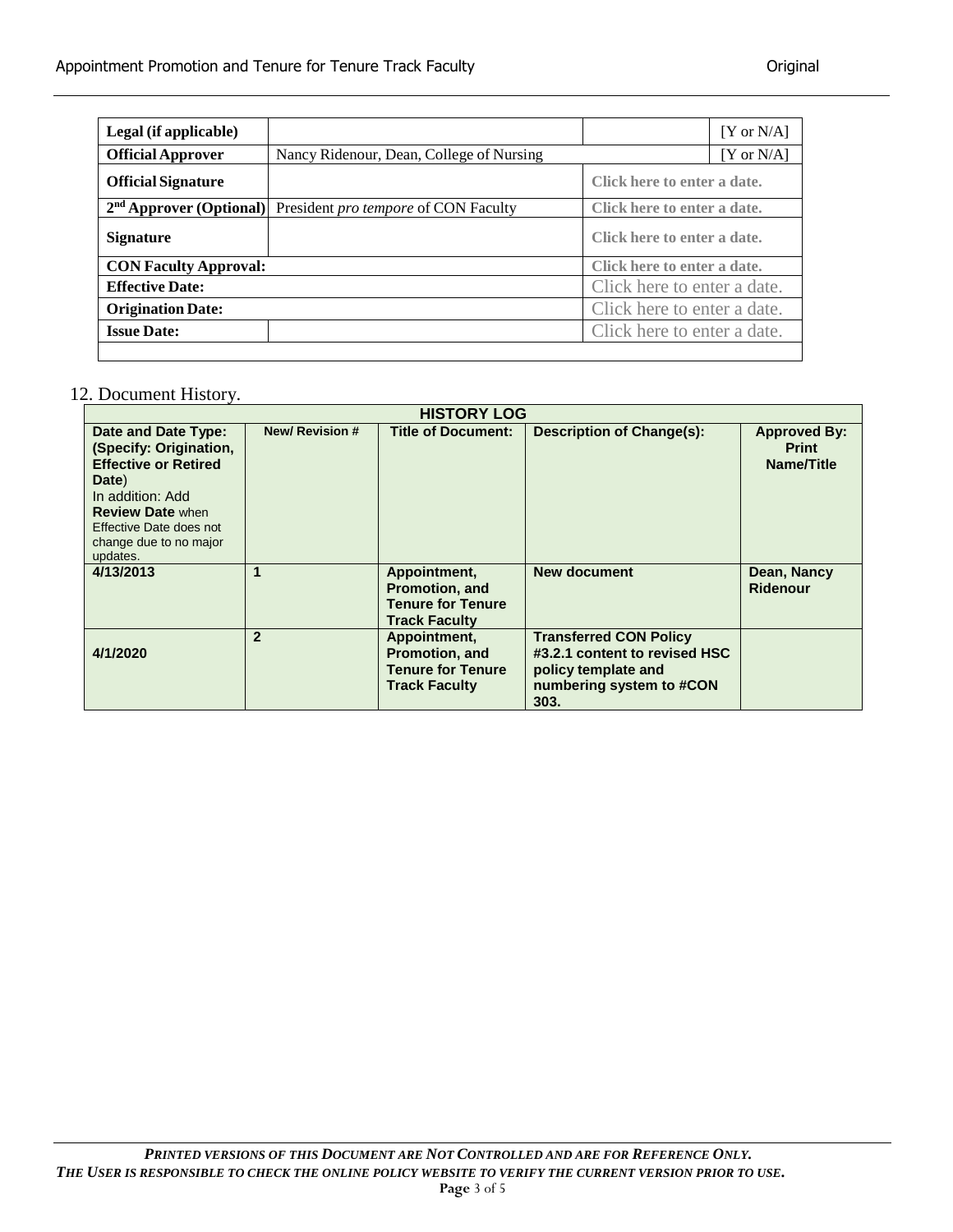### Appendix

#### CRITERIA FOR APPOINTMENT, PROMOTION AND TENURE ON THE TENURE TRACK **University of New Mexico College of Nursing** Approved by CON Faculty on May 13, 2013

#### Also refer to the UNM Faculty Handbook for further information.

#### **CRITERIA FOR APPOINTMENT TO ASSISTANT PROFESSOR**

- PhD in Nursing or related field ٠
- Articulates a plan for a program of fundable, extramural research
- Articulates a plan for dissemination of research .

|          | <b>CRITERIA FOR TENURE AND PROMOTION TO</b><br><b>ASSOCIATE PROFESSOR</b>                                                                                                                                                                                                                                                                                                                                                                                                                                                                                                                                                      | <b>CRITERIA FOR PROMOTION TO</b><br><b>PROFESSOR</b>                                                                                                                                                                                                                         |
|----------|--------------------------------------------------------------------------------------------------------------------------------------------------------------------------------------------------------------------------------------------------------------------------------------------------------------------------------------------------------------------------------------------------------------------------------------------------------------------------------------------------------------------------------------------------------------------------------------------------------------------------------|------------------------------------------------------------------------------------------------------------------------------------------------------------------------------------------------------------------------------------------------------------------------------|
| Research | A consistent pattern of systematic research productivity<br>and dissemination, and progress toward a national<br>reputation, demonstrated by peer-reviewed publications<br>and presentations at regional, national, or international<br>conferences are expected for tenure.                                                                                                                                                                                                                                                                                                                                                   | A sustained and consistent pattern of research<br>productivity and dissemination is expected for<br>promotion to Professor.                                                                                                                                                  |
|          |                                                                                                                                                                                                                                                                                                                                                                                                                                                                                                                                                                                                                                | Specific criteria include:                                                                                                                                                                                                                                                   |
|          | Specific criteria include:                                                                                                                                                                                                                                                                                                                                                                                                                                                                                                                                                                                                     |                                                                                                                                                                                                                                                                              |
|          | An average of 1-2 peer-reviewed publications per<br>year with the majority data-based and first authored.<br>Apply for intramural/pilot funding within the first<br>۰<br>vear<br>Complete funded projects<br>٠<br>Complete initial application for extramural funding<br>٠<br>prior to submission of midpoint (Code 3) dossier.<br>Demonstrate progress toward extramural funding by<br>٠<br>tenure through a pattern of submission and<br>resubmission based on critique<br>Contribute to the research climate of the College<br>٠<br>(e.g. participation in College research initiatives,<br>mentoring of doctoral students) | An average of 1-2 peer-reviewed<br>publications per year since tenure<br>History of extramural research funding with<br>٠<br>salary support<br>Evidence of a national or international<br>reputation<br>Professional or research mentoring of junior<br>faculty and students |
| Teaching | 15 credits per calendar year or as negotiated<br>٠<br>Evidence of increasing proficiency in teaching as<br>٠<br>evaluated by current CON norms                                                                                                                                                                                                                                                                                                                                                                                                                                                                                 | 15 credits per calendar year or as negotiated<br>٠<br>Evidence of proficiency in teaching as<br>evaluated by current CON norms                                                                                                                                               |
| Service  | Pre-Code 3:<br>Ongoing membership on a CON committee or task<br>force<br>Post-Code 3:<br>Increasing responsibility as leader on a CON<br>committee or task force<br>Participation on a HSC or UNM committee or task<br>force                                                                                                                                                                                                                                                                                                                                                                                                   | Evidence of leadership at the CON and<br>٠<br><b>UNM or HSC</b><br>Evidence of leadership in state, regional,<br>national or international professional<br>organizations                                                                                                     |